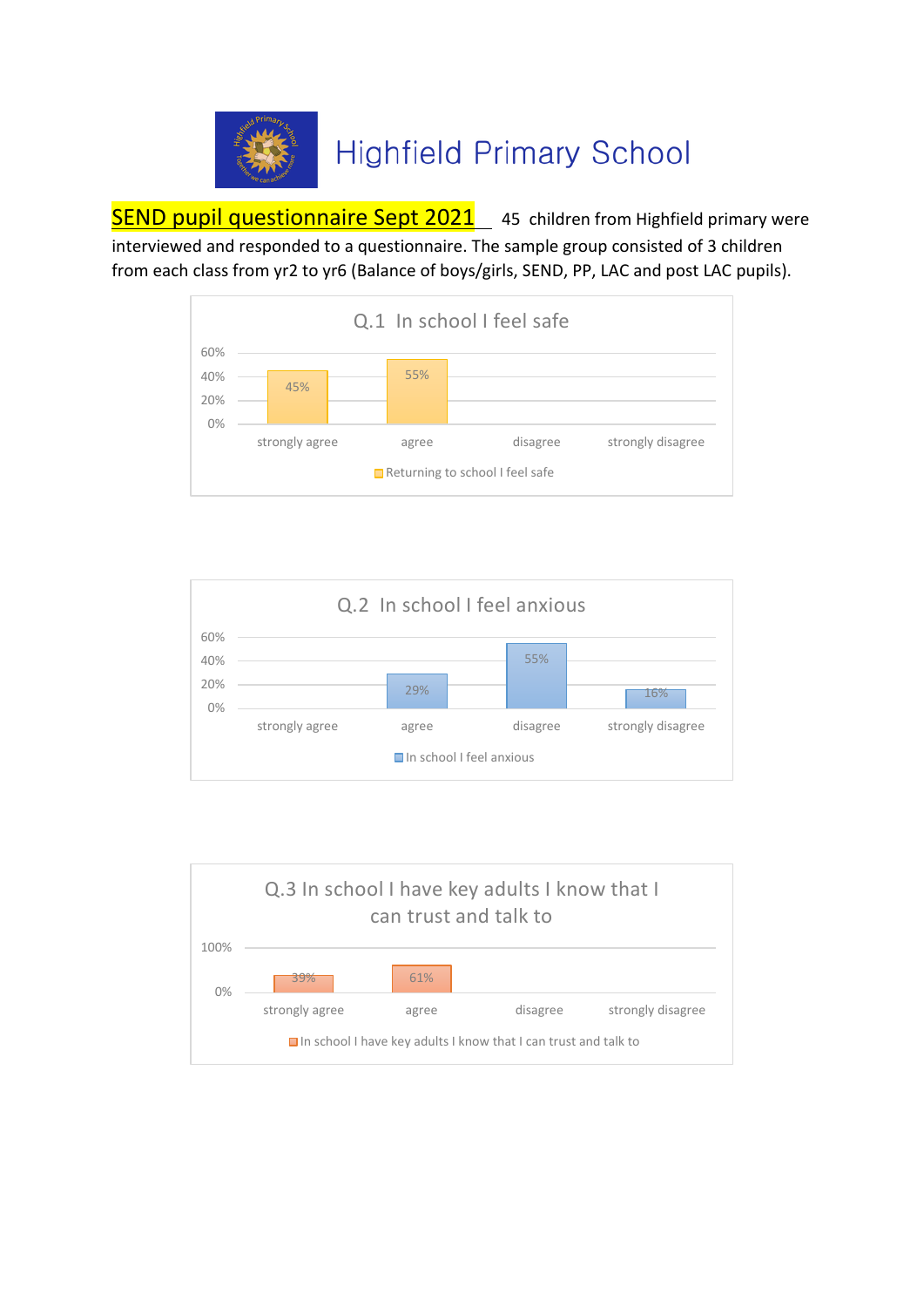

The children were asked to name a place in school they felt safe and enjoyed the most – the children feel safe/like a range of spaces across the school especially the outside play spaces.



The children were asked to name their favourite subject in school – responses ranged across the curriculum, many children referenced enjoying Art, Maths, PE and learning outside.

#### IMPLEMENTATION

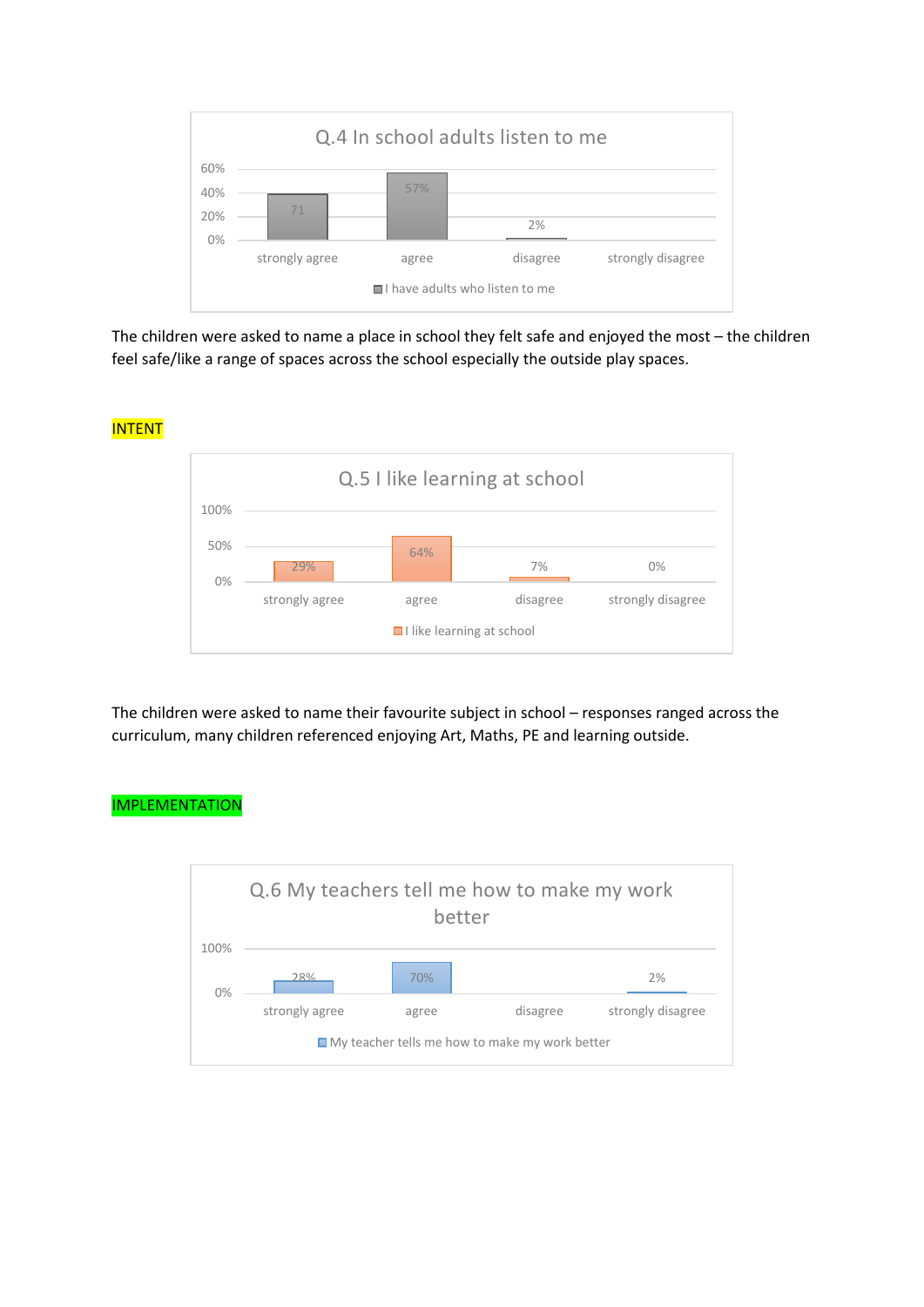

## IMPACT



Some children did say that their teacher had not been talking about new targets just yet but all felt that they would find out their new targets as they settled into the year.